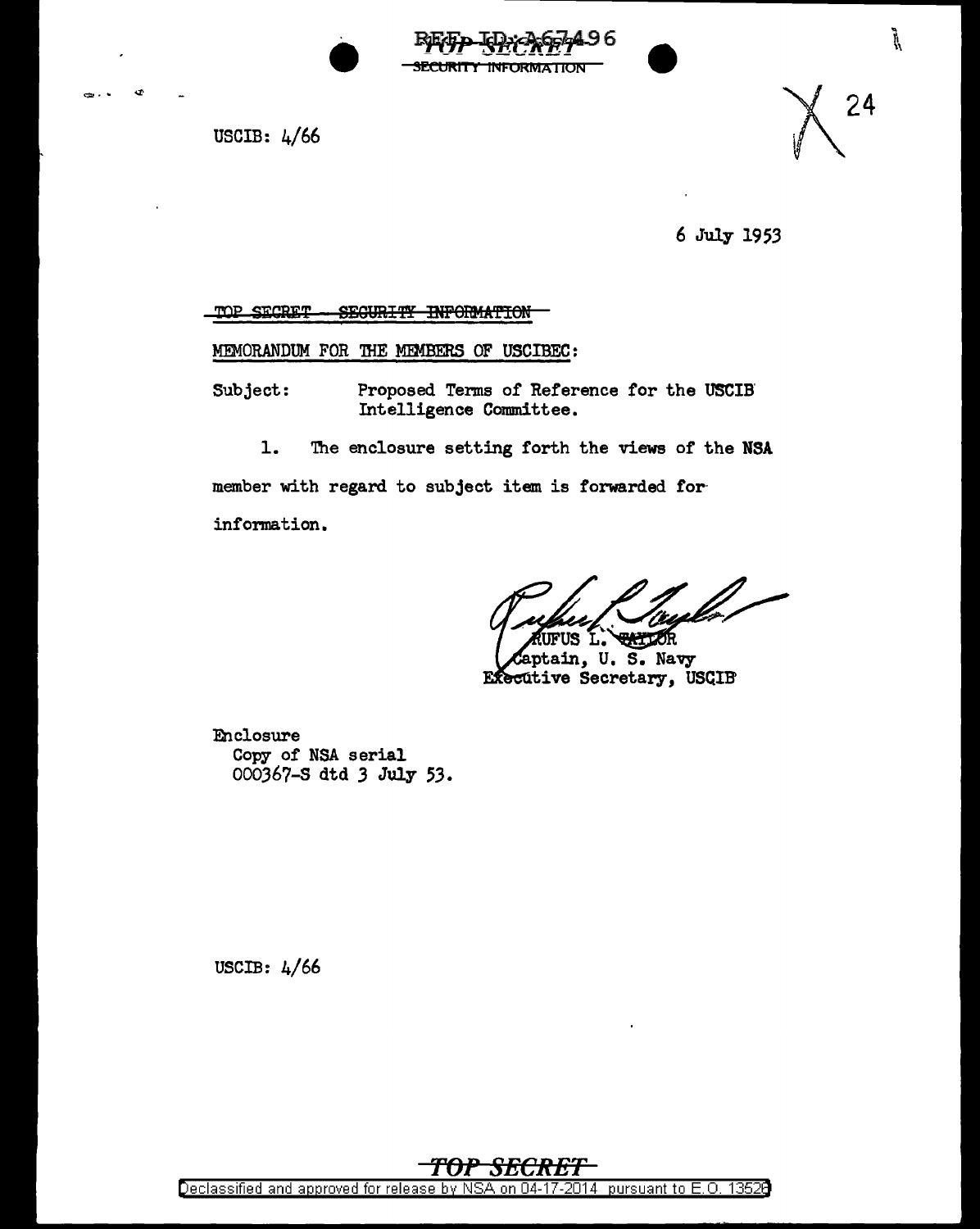



NATIONAL SECURITY AGENCY WASHINGTON 25, D.C.

> Serial: 000367-S  $3$  July 53

TOP SECRET - SECURITY INFORMATION

MEMORANDUM FOR THE EXECUTIVE SECRETARY, USCIB

SUBJECT: Proposed Terms of Reference for the USCIB Intelligence Committee

Reference: USCIB: L/61

1. At the Third Meeting of the Executive Committee on 19 June 1953. the Chairman requested the NSA member to prepare his comments on substantial points of difference with the proposed terms of reference.

2. It would appear that the provisions of the proposed terms of reference for the USCIB intelligence committee contemplate that:

a. A direct formal working relationship will exist between the committee and certain subordinate planning activities of the Director, NSA.

The committee will exercise certain directive powers ъ. under authority delegated by USCIB.

c. The committee will be involved in the establishment of priorities for the implementation of COMINT requirements.

d. The representative of the Director, NSA, will have no vote in committee proceedings.

3. The Director believes the proposed terms of reference may be interpreted to conflict with certain provisions of NSCID  $#9$ (Revised), particularly the following:

<del>TOP SECRET</del>

<del>TOP SEGRET</del> CONTROL NUMBER 53+2073 COPY  $2 \times 0$  OF  $10$ **COPIES** PAGE 1 OF **PAGES**